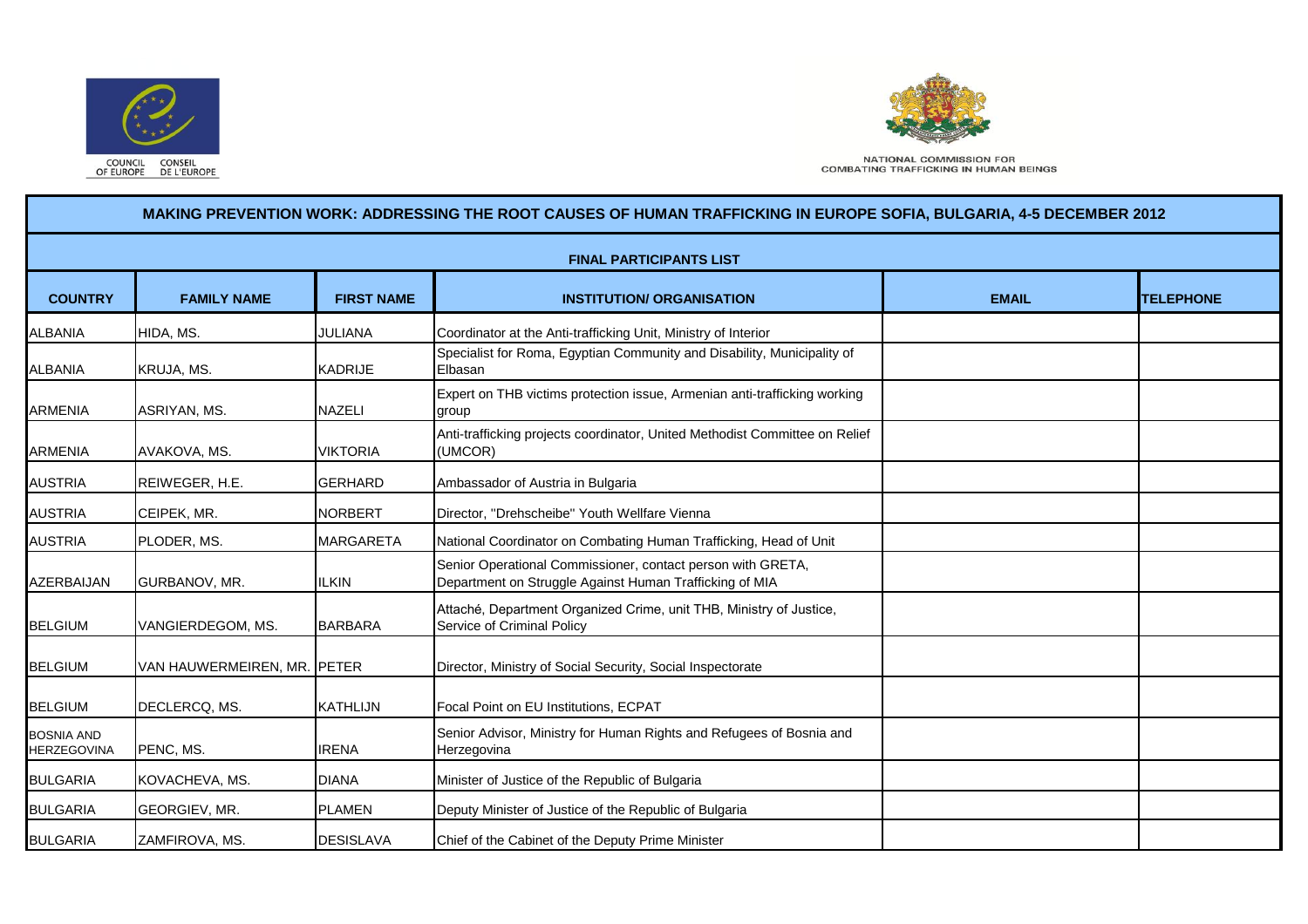| <b>BULGARIA</b> | KAMENOV, MR.   | <b>KALIN</b>     | Chairman, State Agency for Child Protection                                                                                                 |  |
|-----------------|----------------|------------------|---------------------------------------------------------------------------------------------------------------------------------------------|--|
| <b>BULGARIA</b> | VASSILEVA, MS. | <b>ANTOANETA</b> | Secretary General, NCCTHB                                                                                                                   |  |
| <b>BULGARIA</b> | MANUELYAN, MR. | <b>LORIS</b>     | Deputy Mayor and Chairperson, Local Commission for Combating<br>Trafficking in Human Beings, Burgas Municipality                            |  |
| <b>BULGARIA</b> | SLAVOV, MR.    | <b>IVAN</b>      | Deputy Mayor and Chairperson, Local Commission for Combating<br>Trafficking in Human Beings, Sliven Municipality                            |  |
| <b>BULGARIA</b> | BLAGOEV, MR.   | <b>STOYAN</b>    | Deputy Mayor and Chairperson, Local Commission for Combating<br>Trafficking in Human Beings, Blagoevgrad Municipality                       |  |
| <b>BULGARIA</b> | KOLARSKA, MS.  | <b>VESELA</b>    | Deputy Mayor and Chairperson, Local Commission for Combating<br>Trafficking in Human Beings, Montana Municipality                           |  |
| <b>BULGARIA</b> | KOEVA, MS.     | <b>SVETLANA</b>  | Deputy Chairperson of the Local Commission for Combating Trafficking in<br>Human Beings, and Head of "Preventions" unit, Varna Municipality |  |
| <b>BULGARIA</b> | STANCHEV, MR.  | <b>BORISLAV</b>  | Chief expert in "Preventions" unit, member of Local Commission for<br>Combating THB in Varna                                                |  |
| <b>BULGARIA</b> | ZAHARIEVA, MS. | ILYANA           | Corporate Communications Manager, Postbank                                                                                                  |  |
| <b>BULGARIA</b> | DIKOV, MR.     | <b>EVGENI</b>    | Head of "Crimes against the Person and Trafficking in Human Beings" unit,<br>Supreme Prosecution of Cassation                               |  |
| <b>BULGARIA</b> | KOTEVSKA, MS.  | <b>DETELINA</b>  | Head of "Actions and Measures for Child Protection" unit, Agency for Social<br>Assistance                                                   |  |
| <b>BULGARIA</b> | BOEVA, MS.     | <b>DENITSA</b>   | Chief Expert, NCCTHB                                                                                                                        |  |
| <b>BULGARIA</b> | PETKOVA, MS.   | <b>DOBRYANA</b>  | Senior Expert, NCCTHB                                                                                                                       |  |
| <b>BULGARIA</b> | ROUSSEVA, MS.  | <b>ERNESTA</b>   | Senior Expert, NCCTHB                                                                                                                       |  |
| <b>BULGARIA</b> | PAUNOVA, MS.   | <b>EMILIA</b>    | Senior Expert, NCCTHB                                                                                                                       |  |
| <b>BULGARIA</b> | DIMITROVA, MS. | <b>ANITA</b>     | Junior Expert, NCCTHB                                                                                                                       |  |
| <b>BULGARIA</b> | HRISTOVA, MS.  | <b>MARINA</b>    | Junior Expert, NCCTHB                                                                                                                       |  |
| <b>BULGARIA</b> | DALYAN, MS.    | <b>MERIAN</b>    | Junior Expert, NCCTHB                                                                                                                       |  |
| <b>BULGARIA</b> | FORTUNOV, MR.  | <b>OGNYAN</b>    | Secretary of LCCTHB - Plovdiv                                                                                                               |  |
| <b>BULGARIA</b> | IVANOVA, MS.   | <b>ROSITSA</b>   | Secretary of the National Council for Cooperation on Ethnic and Integration<br><b>Issues</b>                                                |  |
| <b>BULGARIA</b> | TANEV, MR.     | <b>SVETOSLAV</b> | Head of "Trafficking in Human Beings" unit, Chief Directorate "Border<br>Police", Ministry of Interior                                      |  |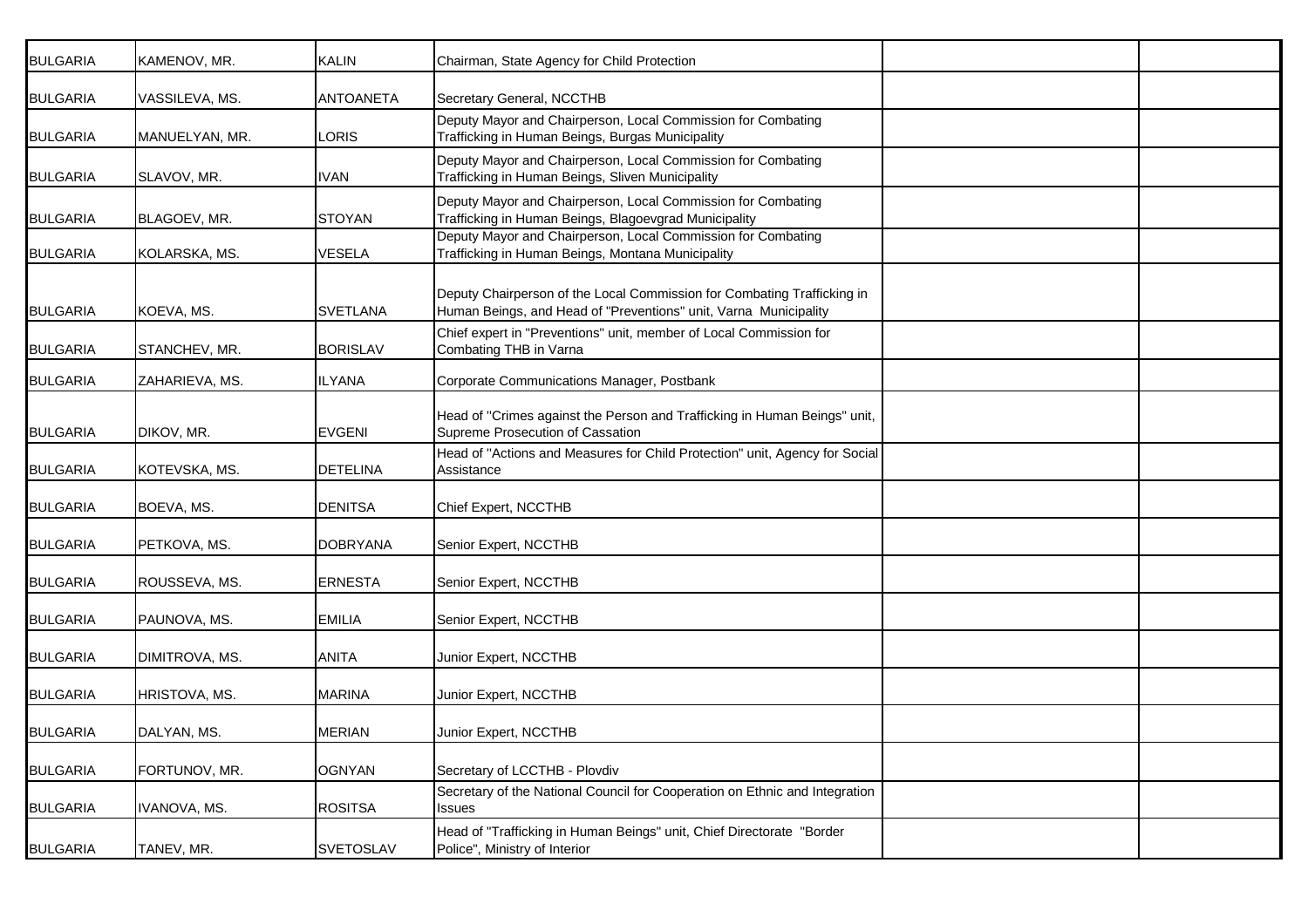| <b>BULGARIA</b> | ALEXANDROV, MR.   | <b>BORISLAV</b>  | Head of "Trafficking in Human Beings" unit, Chief Directorate "Combating<br>Organised Crime", Ministry of Interior         |  |
|-----------------|-------------------|------------------|----------------------------------------------------------------------------------------------------------------------------|--|
| <b>BULGARIA</b> | DIMITROV, MR.     | <b>SPASIMIR</b>  | Head of "Social Order and Security", Rousse Municipality                                                                   |  |
| <b>BULGARIA</b> | GEORGIEVA, MS.    | <b>TATIANA</b>   | Senior Expert, Ministry of Labour and Social Policy                                                                        |  |
| <b>BULGARIA</b> | PREDOVA, MS.      | <b>TATIANA</b>   | Chief Expert, Ministry of Education, Youth and Science                                                                     |  |
| <b>BULGARIA</b> | GYUNOVA, MS.      | <b>TANYA</b>     | Secretary of LCCTHB - Pazardjik, Pazardjik Municipality                                                                    |  |
| <b>BULGARIA</b> | GERASIMOVA, MS.   | <b>VALYA</b>     | Secretary of LCCTHB - Montana, Montana Municipality                                                                        |  |
| <b>BULGARIA</b> | VELEVA, MS.       | <b>TATYANA</b>   | Secretary of LCCTHB - Sliven                                                                                               |  |
| <b>BULGARIA</b> | MITEVA, MS.       | LYUBKA           | Secretary of LCCTHB - Blagoevgrad                                                                                          |  |
| <b>BULGARIA</b> | DIANKOVA, MS.     | <b>MILENA</b>    | State Expert, State Agency for Child Protection                                                                            |  |
| <b>BULGARIA</b> | PETKOVA, MS.      | <b>CVETA</b>     | Member of the Board of the Managers, National Health Mediator Network                                                      |  |
| <b>BULGARIA</b> | PASKALEVA, MS.    | ANA              | Diplomatic official II level, Ministry of Foreign Affairs, "Consular Relations"<br>Directorate                             |  |
| <b>BULGARIA</b> | PETROV, MR.       | <b>DIMITAR</b>   | Chief Expert, Ministry of Foreign Affairs - Human Rights                                                                   |  |
| <b>BULGARIA</b> | BOYANOVA, MS.     | <b>DIMITRINA</b> | Chief Directorate "Border police", Mol                                                                                     |  |
| <b>BULGARIA</b> | STAMENKOVA, MS.   | <b>RADOSVETA</b> | Executive director, Bulgarian Family Planning Association                                                                  |  |
| <b>BULGARIA</b> | KIRKOV, MR.       | VENTSISLAV       | Manager on Sustainable Development, Bulgarian Family Planning<br>Association                                               |  |
| <b>BULGARIA</b> | KOZHOUHAROVA, MS. | <b>NADYA</b>     | Animus - Programme Coordinator; La Strada - Head of the Board,<br>Foundation "Association Animus"/ La Strada International |  |
| <b>BULGARIA</b> | VENELINOVA, DR.   | <b>ROSANKA</b>   | Head of Foundation "Center Nadia"                                                                                          |  |
| <b>BULGARIA</b> | DIMITROVA, MS.    | <b>KAMELIA</b>   | Analyst, Center for the Study of Democracy                                                                                 |  |
| <b>BULGARIA</b> | ZARKOV, MR.       | ZARKO            | Mediator in Roma Communiry, "Sauchastie" Association                                                                       |  |
| <b>BULGARIA</b> | ANTONOVA, MS.     | <b>IRINA</b>     | Mediator in Roma Community, "Sauchastie" Association                                                                       |  |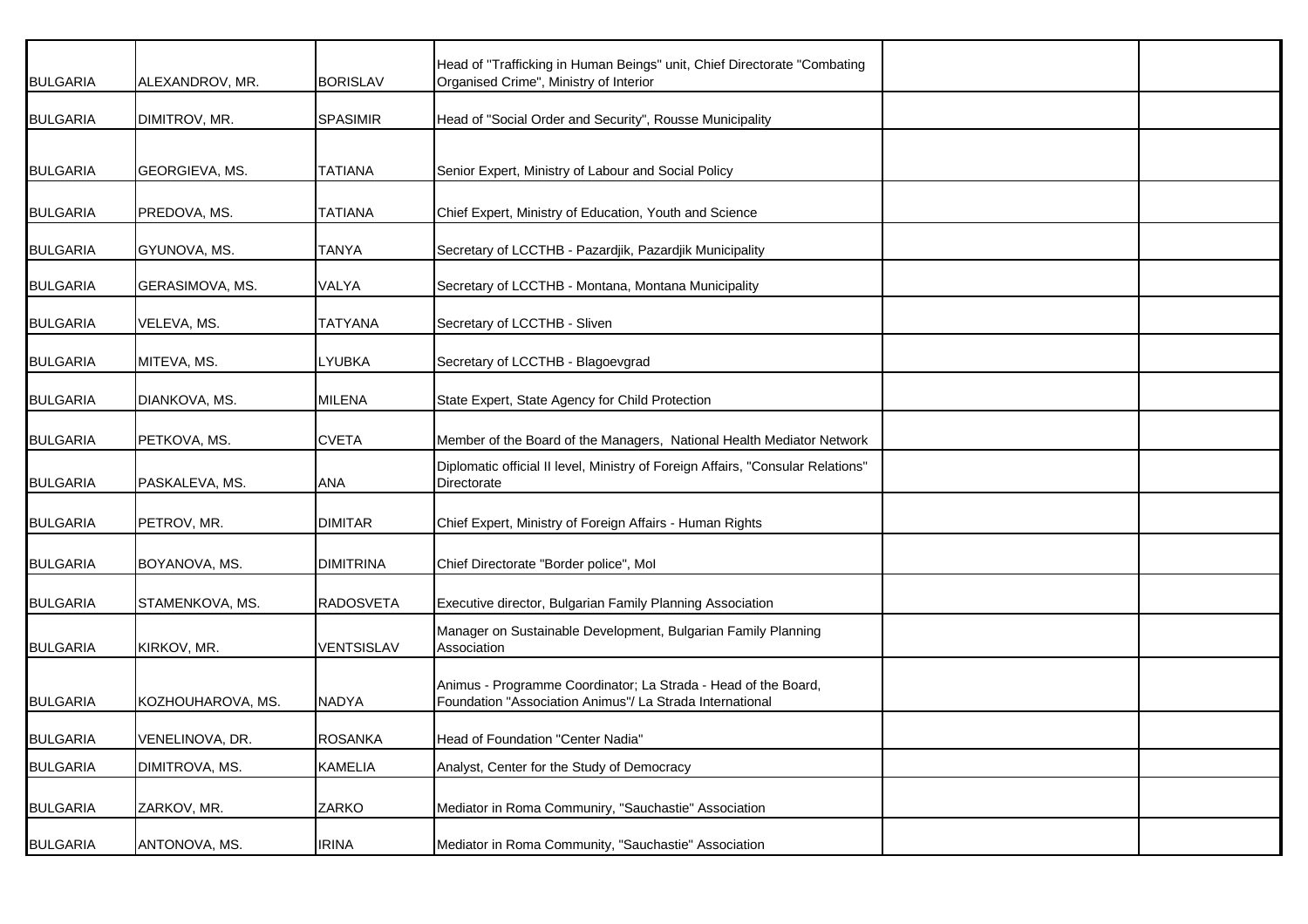| <b>BULGARIA</b>                                                  | PETRUNOV, MR.        | <b>GEORGI</b>    | Researcher, RiskMonitor                                                                          |  |
|------------------------------------------------------------------|----------------------|------------------|--------------------------------------------------------------------------------------------------|--|
| <b>BULGARIA</b>                                                  | ROUGH, MS.           | <b>VICKY</b>     | Program Director, The A21 Campaign                                                               |  |
| <b>BULGARIA</b>                                                  | STEFANOV, MR.        | <b>MIHAIL</b>    | The A21 Campaign                                                                                 |  |
| <b>BULGARIA</b>                                                  | DRAGANCHEVA, MS.     | <b>KRASIMIRA</b> | Member of the Board of Association "Center Otvorena Vrata"                                       |  |
| <b>BULGARIA</b>                                                  | RIZOV, MR.           | ILIAN            | Chairman, "Sauchastie" Association                                                               |  |
| <b>BULGARIA</b>                                                  | GEORGIEVA, MS.       | <b>IVANKA</b>    | Consultant on trafficking in human beings                                                        |  |
| <b>BULGARIA</b>                                                  | KUZMANOV, MR.        | <b>ATANAS</b>    | Regional Coordinator, Center for Interethnic Dialogue and Tolerance<br>AMALIPE                   |  |
| <b>BULGARIA</b>                                                  | TICHEVA, MS.         | <b>GENOVEVA</b>  | <b>Bulgarian Gender Research Foundation</b>                                                      |  |
| <b>BULGARIA</b>                                                  | CHONKOVA, MS.        | <b>DENITSA</b>   | Chief Specialist, NCCTHB                                                                         |  |
| <b>BULGARIA</b>                                                  | STATEVA, MS.         | <b>NIYA</b>      | Intern, NCCTHB                                                                                   |  |
| <b>BULGARIA</b>                                                  | KUNCHEV, MR.         | <b>DEYAN</b>     | Intern, NCCTHB                                                                                   |  |
| <b>BULGARIA</b>                                                  | BOGDANOVA, MS.       | <b>EVGENIA</b>   | Intern, NCCTHB                                                                                   |  |
| <b>CYPRUS</b>                                                    | CHRISTODOULIDOU, MS. | <b>ANNA</b>      | Administrative Officer A', Ministry of Interior                                                  |  |
| <b>CZECH</b><br><b>REPUBLIC</b>                                  | ŠIFFEROVA, PHDR.     | OLGA             | Security Officer, Ministry of Interior, Crime Prevention Department, Human<br><b>Rights Unit</b> |  |
| <b>DENMARK</b>                                                   | TILIA, MS.           | <b>GITTE</b>     | COORDINATOR, Danish Centre against Human Trafficking                                             |  |
| THE FORMER<br>YUGOSLAV<br><b>REPUBLIC OF</b><br><b>MACEDONIA</b> | TODOROVSKI, MR.      | <b>KIRO</b>      | National Rapporteur, Ministry of Interior                                                        |  |
| THE FORMER<br>YUGOSLAV<br>REPUBLIC OF<br><b>MACEDONIA</b>        | BOJKOVSKA, MS.       | <b>DZALA</b>     | President, Association for Equal Opportunities "Semper" - Bitola                                 |  |
| <b>FRANCE</b>                                                    | AUTIE, H.E.          | PHILIPPE         | Ambassador of France in Bulgaria                                                                 |  |
| <b>FRANCE</b>                                                    | NORTH-MINCA, MS.     | VERONIQUE        | Attaché for institutional and technical cooperation, French Embassy                              |  |
| FRANCE                                                           | FREDON, MS.          | <b>KREMENA</b>   | Social Worker, ALC, Les Lucioles                                                                 |  |
| <b>GEORGIA</b>                                                   | KHUTSISHVILI, DR.    | <b>KETEVAN</b>   | MEMBER (and Secretary), Georgian Anti-Trafficking Coordination Council                           |  |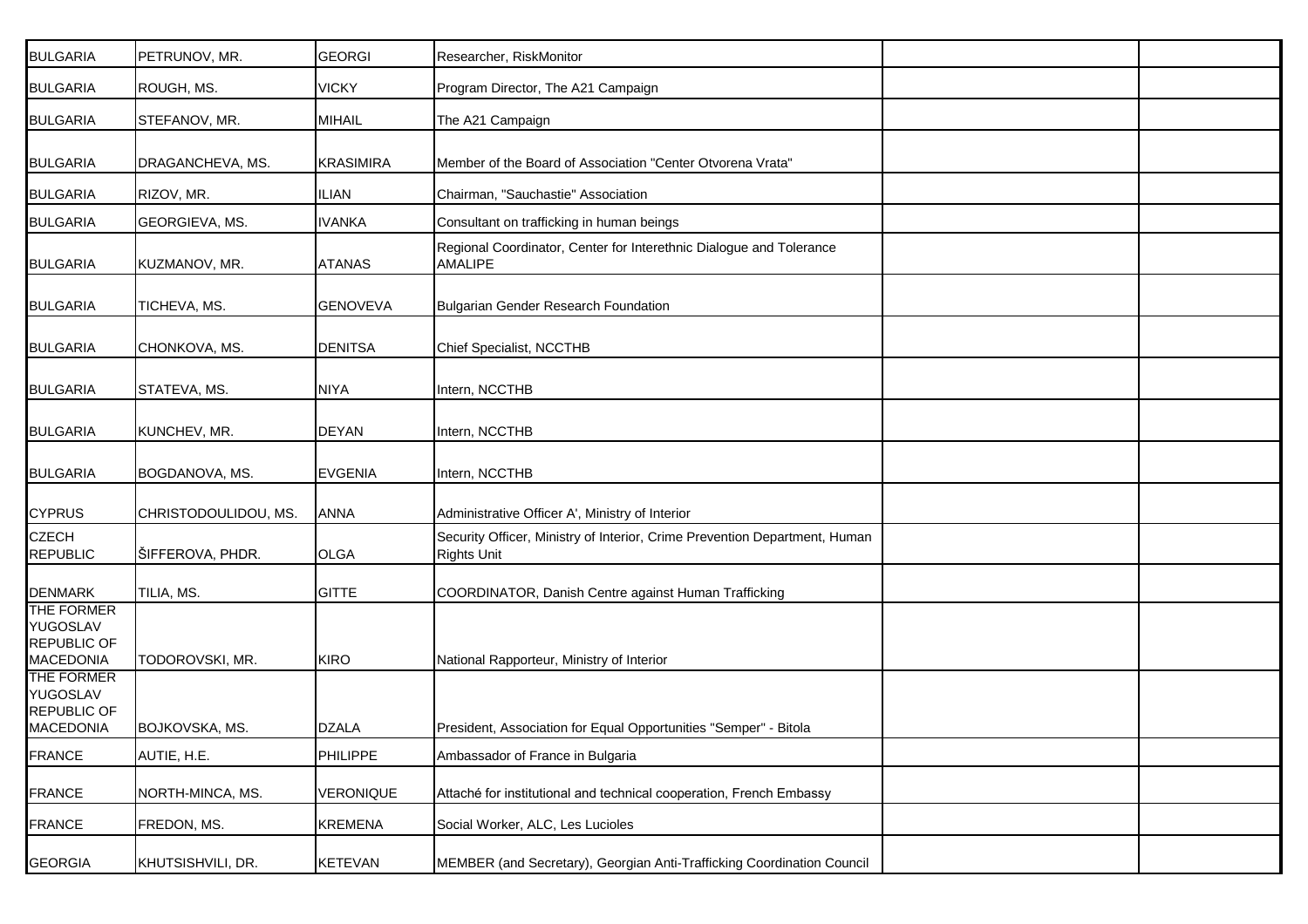| <b>GERMANY</b>       | FIEKERS, MR.        | <b>MICHAEL</b>           | Criminal Police Officer, BKA                                                                                                  |  |
|----------------------|---------------------|--------------------------|-------------------------------------------------------------------------------------------------------------------------------|--|
| GERMANY              | LIESER, MR.         | <b>HEIKO</b>             | BKA Liasion Officer in Sofia, Bulgaria at German Embassy                                                                      |  |
| <b>GERMANY</b>       | MURESAN, MS.        | <b>MARGARETE</b>         | Board Member, KOK NGO                                                                                                         |  |
| <b>GERMANY</b>       | UHL, MS.            | <b>BAERBEL HEIDE</b>     | Senior Researcher, KOK Germany                                                                                                |  |
| <b>GREECE</b>        | MOSKOFF, MR.        | <b>HERACLES</b>          | Expert Counsellor/Coordinator, MFA, Office of the S.G.                                                                        |  |
| <b>GREECE</b>        | KONSTANTINOS, MR.   | <b>TZAGARAKIS</b>        | Liasion Officer (Police Attaché), Greece Embassy                                                                              |  |
| <b>GREECE</b>        | CEKIC, MS.          | <b>OLGICA</b>            | COORDINATOR for the Southeastern European Centre for Missing and<br>Exploied Children, The Smile of the Child                 |  |
| <b>IRELAND</b>       | O'DUILL, MR.        | <b>BARRA</b>             | RESEARCHER, Anti-Human Trafficking Unit, Department of Justice and<br>Equality                                                |  |
| <b>IRELAND</b>       | YONKOVA, MS.        | <b>NUSHA</b>             | Anti-trafficking Coordinator, Immigrant Council of Ireland                                                                    |  |
| LATVIA               | TROFIMOVS, MR.      | <b>DIMITRIJS</b>         | DIRECTOR of Sectoral Policy Department, Ministry of Interior                                                                  |  |
| LATVIA               | ZALCMANE, MS.       | SANDRA                   | HEAD of the BOARD, NGO Shelter Safe House                                                                                     |  |
| <b>LIECHTENSTEIN</b> | HOCH, MR.           | <b>JULES</b>             | Liechtenstein National Police, Director Criminal Police Division and Chair of<br>the National Board against Human Trafficking |  |
| LUXEMBOURG           | MILLIM, MS.         | <b>PASCALE</b>           | Attaché, Ministry of Justice                                                                                                  |  |
| MALTA                | DAMATO, MS.         | <b>JOSEPHINE</b>         | Manager Policy Development, Ministry of Home Affairs                                                                          |  |
| <b>MALTA</b>         | GAUCI, MS.          | MARIA-ANNA               | Server Manager, APPOGG Agency                                                                                                 |  |
| <b>MOLDOVA</b>       | VECHIU, MS.         | ALA                      | Assistant on Social Issues, Permanent Secretariat of the National<br>Committee for Combating Trafficking in Human Beings      |  |
| <b>MOLDOVA</b>       | FOMINA, MS.         | <b>TATIANA</b>           | Analytical & Juridical Department Manager, International Center 'La Strada                                                    |  |
| <b>MONACO</b>        | REVEL, MR.          | <b>GABRIEL</b>           | Adjoint au Representant Permanent                                                                                             |  |
| <b>MONTENEGRO</b>    | ULAMA, MR.          | <b>ZORAN</b>             | Head of the Office-National Coordinator for Fight Trafficking in Human<br>Beings, Ministry of Interior                        |  |
| MONTENEGRO MS.       | MEDJEDOVIC PISTALO, | <b>NATASA</b>            | Executive, SOS Centre for Women and Children Victims of Violence Niksic                                                       |  |
| <b>NORWAY</b>        | VIKOR, H.E.         | <b>GURO</b><br>KATHARINA | Ambassador, Norway Embassy                                                                                                    |  |
| <b>NORWAY</b>        | ROGNAN, MR.         | <b>FRODE</b>             | Liasion Officer with the police and custom services of the Northern<br>countries, Norway Embassy                              |  |
| <b>POLAND</b>        | KARPINSKI, MR.      | <b>JULIUSZ</b>           | Senior Expert, Ministry of Interior                                                                                           |  |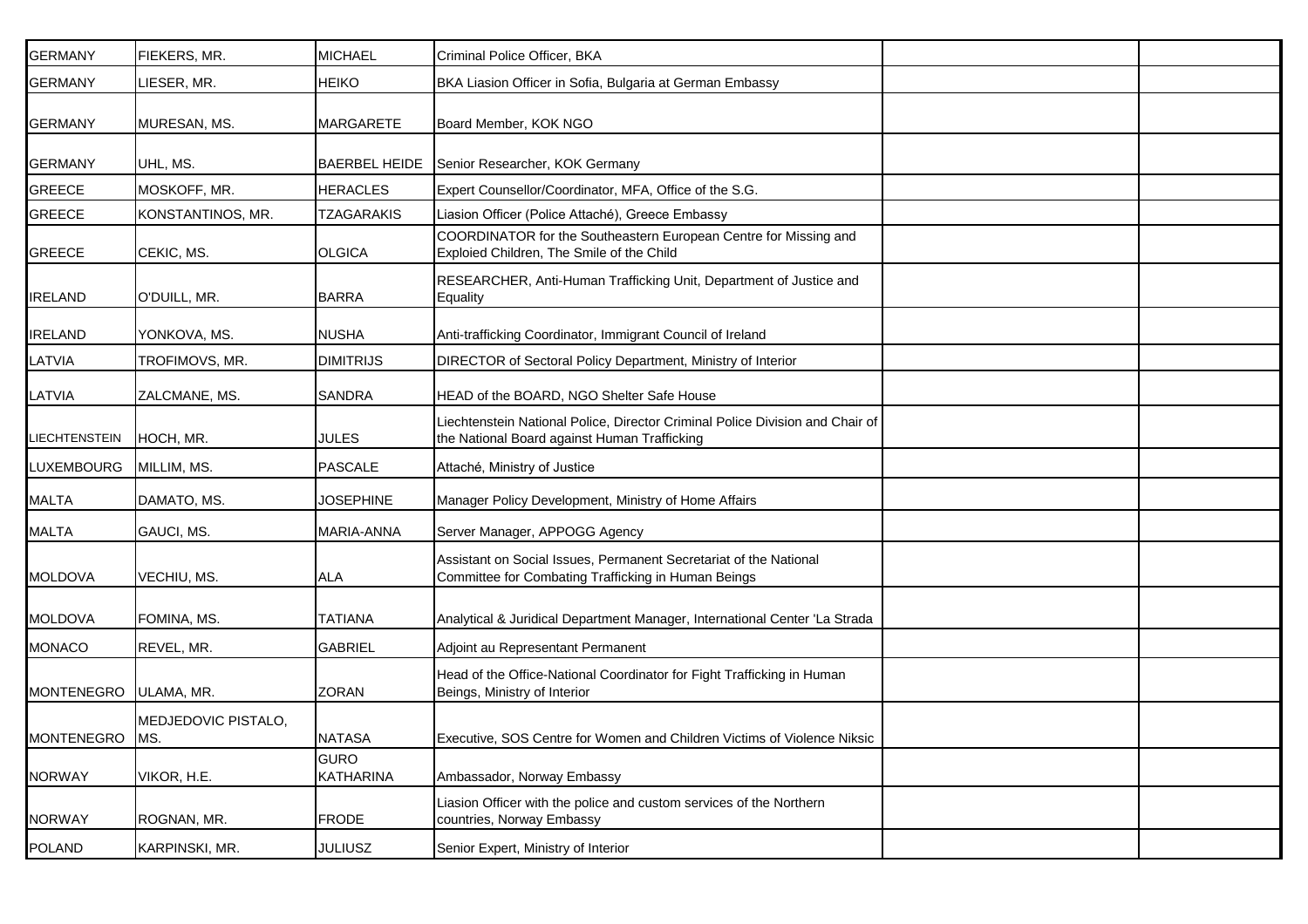| POLAND                       | <b>GARNIER, MS.</b>          | JOANNA          | Vice-president, NGO La Strada Foundation against Trafficking in Persons<br>and Slavery                                                                                               |  |
|------------------------------|------------------------------|-----------------|--------------------------------------------------------------------------------------------------------------------------------------------------------------------------------------|--|
| PORTUGAL                     | ALBANO, MR.                  | <b>MANUEL</b>   | National Rapporteur for Trafficking in Human Beings, Commission for<br><b>Citizenship and Gender Equality</b>                                                                        |  |
| PORTUGAL                     | PENEDO, MS.                  | <b>RITA</b>     | Consultant, Observatory on THB; General-Directorate of Internal Affairs -<br>Ministry of Interior                                                                                    |  |
| RUSSIAN<br><b>FEDERATION</b> | KALAYDOV, MR.                | <b>FYODOR</b>   | Attache, Embassy of the Russian Federation in Sofia                                                                                                                                  |  |
| SAN MARINO                   | SALICIONI, MS.               | <b>ILARIA</b>   | First Secretary, Ministry of Foreign and Political Affairs                                                                                                                           |  |
| SERBIA                       | DURASKOVIC, MR.              | <b>MITAR</b>    | Head of Department for Suppression of Cross Border Crime and Criminal<br>Intelligence Affairs/Anti-trafficking Coordinator, Ministry of Interior/Border<br><b>Police Directorate</b> |  |
| SERBIA                       | RADOVIC, MS.                 | <b>IVANA</b>    | Coordinator of Prevention and Education Program, NGO ASTRA                                                                                                                           |  |
| SLOVAKIA                     | ĎURANOVÁ, MS.                | <b>DOMINIKA</b> | Senior Officer Specialist of the Department of Crime Prevention and<br>simultaneously Secretary of the Expert Expert Group for the Area, Ministry<br>of Interior                     |  |
| SLOVENIA                     | CURIN, MR.                   | <b>SANDI</b>    | NATC, Ministry of Interior                                                                                                                                                           |  |
| SWEDEN                       | CEDERLOF, MR.                | <b>PATRIK</b>   | National Coordinator against prostitution and trafficking, Governor of<br>Stockholm office, Sweden National Taks Force against THB                                                   |  |
| SWITZERLAND                  | KNUBEL, MR.                  | <b>LAURENT</b>  | Deputy Head of Unit, Swiss Coordination Unit against the Trafficking of<br>Persons and Smuggling of Migrants                                                                         |  |
| THE<br><b>NETHERLANDS</b>    | DETTMEIJER-VERMEULEN,<br>MS. | <b>CORINNE</b>  | National Rapporteur on Trafficking in Human Beings                                                                                                                                   |  |
| THE<br>NETHERLANDS           | VAN KESTEREN, H.E.           | KAREL           | Ambassador, Embassy of the Netherlands                                                                                                                                               |  |
| THE.<br>NETHERLANDS          | KARADIMOVA, MS.              | MAYA            | Assistant on inter-political issiues, Netherlands Embassy                                                                                                                            |  |
| THE<br><b>NETHERLANDS</b>    | VAN DOORNINCK, MS.           | <b>MARIEKE</b>  | Advisor Public Affairs, La Strada International                                                                                                                                      |  |
| UK                           | IMMONEN, MS.                 | <b>JULIA</b>    | Director Sport for Freedom, A21 campaign "Cycle for freedom"                                                                                                                         |  |
| JK                           | O'CONNELL DAVIDSON,<br>PROF. | <b>JULIA</b>    | Professior of Sociology, University of Nottingham                                                                                                                                    |  |
| JK                           | RANDALL, MS.                 | <b>RUTH</b>     | Film maker/campaign manager Two Little Girls, Animage/Eaves                                                                                                                          |  |
| JK                           | HOWARD, MR.                  | <b>NEIL</b>     | Researcher, Department of International Development, University of Oxford                                                                                                            |  |
| JK                           | DIXON, MR.                   | <b>DARRYL</b>   | Director of Strategy, Gangmasters Licensing Authority                                                                                                                                |  |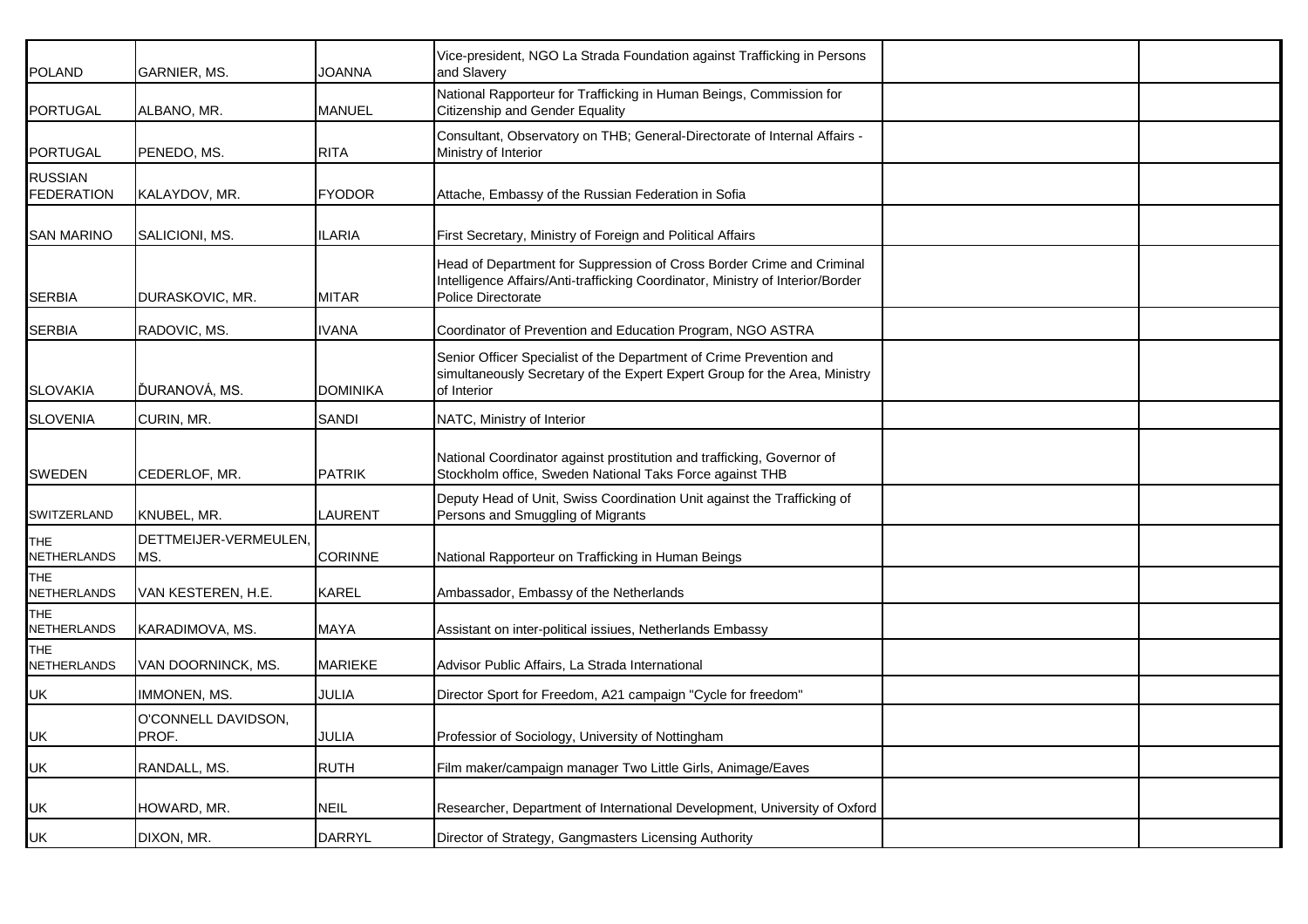| UKRAINE                            | YEVSYUKOVA, MS.    | <b>MARIANA</b>   | Director of Legal Department, Central and Eastern Europe Representative<br>to the Board, NGO La Strada, ECPAT International |  |  |  |
|------------------------------------|--------------------|------------------|-----------------------------------------------------------------------------------------------------------------------------|--|--|--|
| USA                                | DALTON, MR.        | <b>BRYAN</b>     | Deputy Chief of Mission at the Embassy of the United States of America in<br>Sofia                                          |  |  |  |
| USA                                | STOLT, MS.         | <b>KRISTEN</b>   |                                                                                                                             |  |  |  |
| USA                                | MIHALKOVA, MS.     | <b>RADOSTINA</b> | Embassy of the United States of America in Sofia                                                                            |  |  |  |
| USA                                | COHEN, MS.         | <b>LISA</b>      | Supervising Producer, Freedom project, CNN                                                                                  |  |  |  |
|                                    |                    |                  | <b>COUNCIL OF EUROPE</b>                                                                                                    |  |  |  |
| COUNCIL OF<br><b>EUROPE</b>        | RUOTANEN, MS.      | <b>MARJA</b>     | DIRECTOR, Justice and Human Dignity Directorate                                                                             |  |  |  |
| COUNCIL OF<br><b>EUROPE</b>        | NESTOROVA, MS.     | PETYA            | EXECUTIVE SECRETARY, Secretariat of the CoE Convention on Action<br>against Trafficking in Human Beings                     |  |  |  |
| COUNCIL OF<br>EUROPE, PACE         | GROZDANOVA, MS.    | <b>DZEMA</b>     | Head of the Bulgarian parliamentary delegation to the PACE                                                                  |  |  |  |
| GRETA                              | LE COZ, MR.        | <b>NICOLAS</b>   | President of GRETA (FRANCE)                                                                                                 |  |  |  |
| <b>GRETA</b>                       | BANOVA, MS.        | VESSELA          | Member OF GRETA (BULGARIA)                                                                                                  |  |  |  |
| CAHROM                             | de VOS, MR.        | COR              | Representative, THE NETHERLANDS                                                                                             |  |  |  |
| <b>COUNCIL OF</b><br><b>EUROPE</b> | MIRIANASHVILI, MS. | <b>ITA</b>       | Administrator, Anti-Trafficking Secretariat                                                                                 |  |  |  |
| Council of<br>Europe, PACE         | <b>RADULOVA</b>    | <b>MILENA</b>    | Secretary of the Permanent parliamentary delegation of Bulgaria to PACE                                                     |  |  |  |
| COUNCIL OF<br><b>EUROPE</b>        | LAM, MS.           | CLAUDIA          | Administrator, Anti-Trafficking Division                                                                                    |  |  |  |
| <b>COUNCIL OF</b><br><b>EUROPE</b> | CHARBONNEL, MS.    | <b>MELISSA</b>   | Assistant, Anti-Trafficking Secretariart                                                                                    |  |  |  |
| <b>EUROPEAN COMMISSION</b>         |                    |                  |                                                                                                                             |  |  |  |
| EC                                 | BOURTEMBOURG, MR.  | <b>JULIEN</b>    | <b>International Relations Officer</b>                                                                                      |  |  |  |
| <b>INTERNATIONAL ORGANISATIONS</b> |                    |                  |                                                                                                                             |  |  |  |
| OSCE                               | GRACHEVA, DR.      | <b>VERA</b>      | Co-ordination Adviser, OSCE Seretariat, VIENNA                                                                              |  |  |  |
| UNODC/UN.GIFT                      | HERI, MS.          | <b>SIMONE</b>    | Associate Expert, VIENNA                                                                                                    |  |  |  |